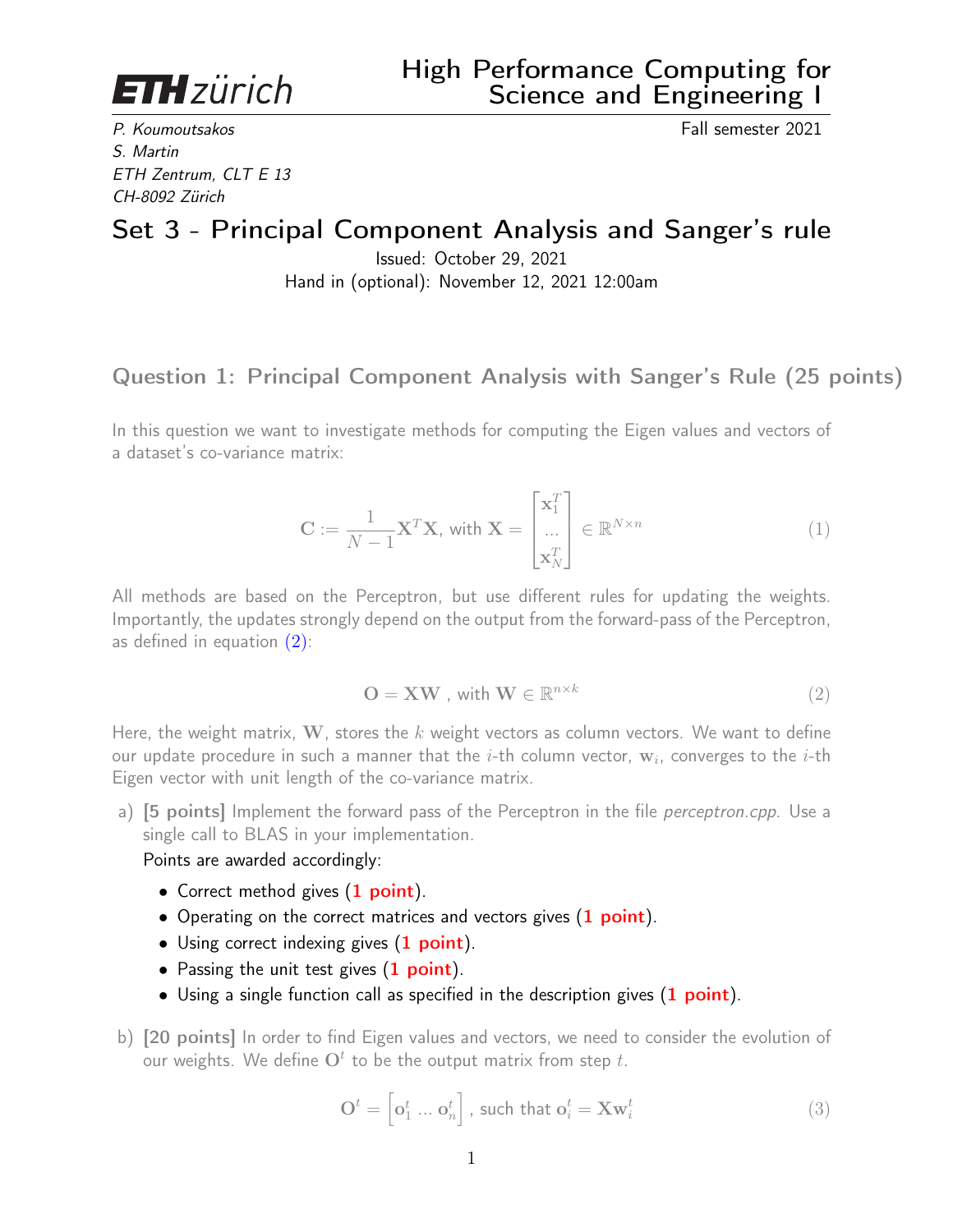As indicated, we see that our weights evolve over time and  $\mathbf{w}_i^t$  is the  $i$ -th weight vector at step  $t$ . We then need to define the gradient update rules, which is done in the following manner:

1. Hebb's Rule:

$$
\nabla \mathbf{w}_i^t \propto \mathbf{X}^T \mathbf{o}_i^t \tag{4}
$$

2. Oja's Rule:

$$
\nabla \mathbf{w}_i^t \propto \mathbf{X}^T \mathbf{o}_i^t - \left( \left( \mathbf{o}_i^t \right)^T \mathbf{o}_i^t \right) \mathbf{w}_i
$$
  
=  $\mathbf{X}^T \mathbf{o}_i^t - ||\mathbf{o}_i^t||^2 \mathbf{w}_i^t$  (5)

3. Sangers's Rule:

$$
\nabla \mathbf{w}_i^t \propto \mathbf{X}^T \mathbf{o}_i^t - \sum_{j=1}^i \left( \left( \mathbf{o}_i^t \right)^T \mathbf{o}_j^t \right) \mathbf{w}_j^t
$$
  
=  $\mathbf{X}^T \mathbf{o}_i^t - \left[ \mathbf{w}_1 \dots \mathbf{w}_i \right] \begin{bmatrix} \mathbf{o}_1^T \\ \dots \\ \mathbf{o}_i^T \end{bmatrix} \mathbf{o}_i$  (6)

<span id="page-1-1"></span>We only specify the gradient as being proportional to the given formulas. The reason is that the length of our update is equal to a specified learning rate,  $\eta$ . The update step is then given by equation [\(7\)](#page-1-0):

<span id="page-1-0"></span>
$$
\mathbf{w}_i^{t+1} = \mathbf{w}_i^t + \eta \cdot \frac{\nabla \mathbf{w}_i^t}{\|\nabla \mathbf{w}_i^t\|} \tag{7}
$$

The Hebb and Oja rules have already been defined in *hebb.cpp* and *oja.cpp* respectively and can be used for inspiration. Your task is to implement Sanger's update rule in sanger.cpp as given by equation  $(6)$ . Also in this task, each TO DO corresponds to a single function call; either to BLAS or another class method.

For each of the four TO DOs, the points are awarded accordingly:

- Correct method gives (1 point).
- Operating on the correct matrices and vectors gives (1 point).
- Using correct indexing gives (1 point).
- Passing the unit test gives  $(1 \text{ point})$ .
- Using a single function call as specified in the description gives  $(1 \text{ point})$ .

#### Hint: In order to test your implementation of each TO DO individually, you can copy the master solution for the other TO DOs and then run the unit test.

Hint: You can test your implementation using the unit test - just run "make unit test". If you pass all tests, you implementation is very likely to be correct. Also, in order to investigate the different methods closer, you can create plots by running "make plots". The plots display the evolution of the Eigen values and the final Eigen vectors. They can therefore both be used for debugging and gaining more insight into the different methods.

Hint: Reference for **[BLAS](http://www.netlib.org/blas/)** and **C-BLAS**.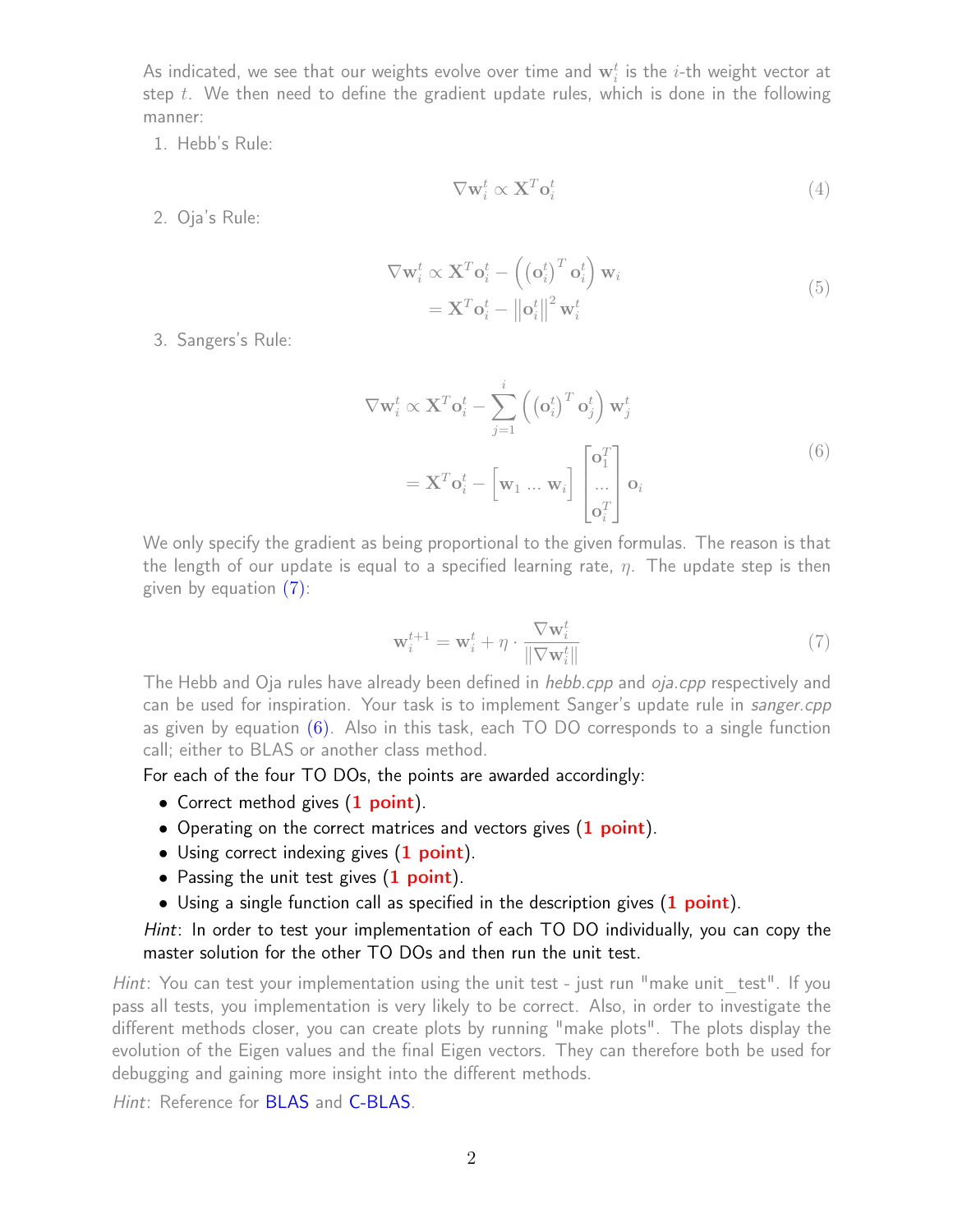## Question 2: Linear Auto Encoders (25 points)

This question will cover the fundamental theory of linear neural networks and more specifically linear auto-encoders.

A linear neural network is, just as any conventional feed-forward neural network, a concatenation of structured mappings between layers; in each layer, we first apply an affine transformation before employing an activation function to each individual output. In contrast to other neural networks, in a linear neural network we can combine the two steps into a single affine transformation. Hence, we can write a general linear neural network as given in equation [\(8\)](#page-2-0) with the definition of a linear layer as given in equation [\(9\)](#page-2-1).

<span id="page-2-0"></span>
$$
f: \mathbb{R}^n \longrightarrow \mathbb{R}^m, \mathbf{x} \mapsto \left(\phi_{\mathbf{W}_{L+1}, \mathbf{b}_{L+1}}^{m, h_L} \circ \dots \circ \phi_{\mathbf{W}_2, \mathbf{b}_2}^{h_2, h_1} \circ \phi_{\mathbf{W}_1, \mathbf{b}_1}^{h_1, n}\right)(\mathbf{x})
$$
(8)

<span id="page-2-1"></span>
$$
\phi_{W,b}^{k,l} : \mathbb{R}^l \longrightarrow \mathbb{R}^k, \mathbf{x} \mapsto \mathbf{W}\mathbf{x} + \mathbf{b}, \text{ with } \mathbf{W} \in \mathbb{R}^{k \times l}, \mathbf{b} \in \mathbb{R}^k
$$
\n(9)

a) [10 points] Prove that any linear neural network is an affine mapping.

Hint: Prove by induction on the number of layers that for any linear neural network  $f: \mathbb{R}^n \longrightarrow \mathbb{R}^m$ , there exist  $\mathbf{W} \in \mathbb{R}^{m \times n}$ ,  $\mathbf{b} \in \mathbb{R}^m$  such that  $\forall \mathbf{x} \in \mathbb{R}^n : f(\mathbf{x}) = \mathbf{W}\mathbf{x} + \mathbf{b}$ . In this sub-question we prove that any linear neural network is an affine transformation. As given in the hint, we can write any affine mapping as  $x \mapsto Wx + b$  for some matrix W and vector b. We prove that any linear neural network can be written in this form by means of induction with respect to the number of layers in the network.

1. The first step is define our predicate, as done in  $(10)$ :

$$
P(k) = 1 \iff \text{All linear neural networks with k layers}
$$
\n
$$
\text{are affine transformations} \tag{10}
$$

<span id="page-2-2"></span>Correctly defining a predicate gives (2 point).

2. The second step is to prove our base case. One options is to define our base case as  $k = 0$  giving us the the identity mapping, which is affine with  $W = I$  and  $b = 0$ . The other option is using  $k = 1$  as base case. Here we only have one layer which is affine by definition as given in equation  $(9)$ .

We accept both base cases and correctly proving the base case gives (2 point).

3. The third step is to assume  $P(k) = 1$  holds for some  $k \in \mathbb{N}$ .

This step gives  $(1$  point).

4. The fourth step is to prove  $P(k) = 1 \longrightarrow P(k+1) = 1$ . We first assume that  $f_{k+1}$  is a linear neural network with  $k+1$  layers. Hence, we can write: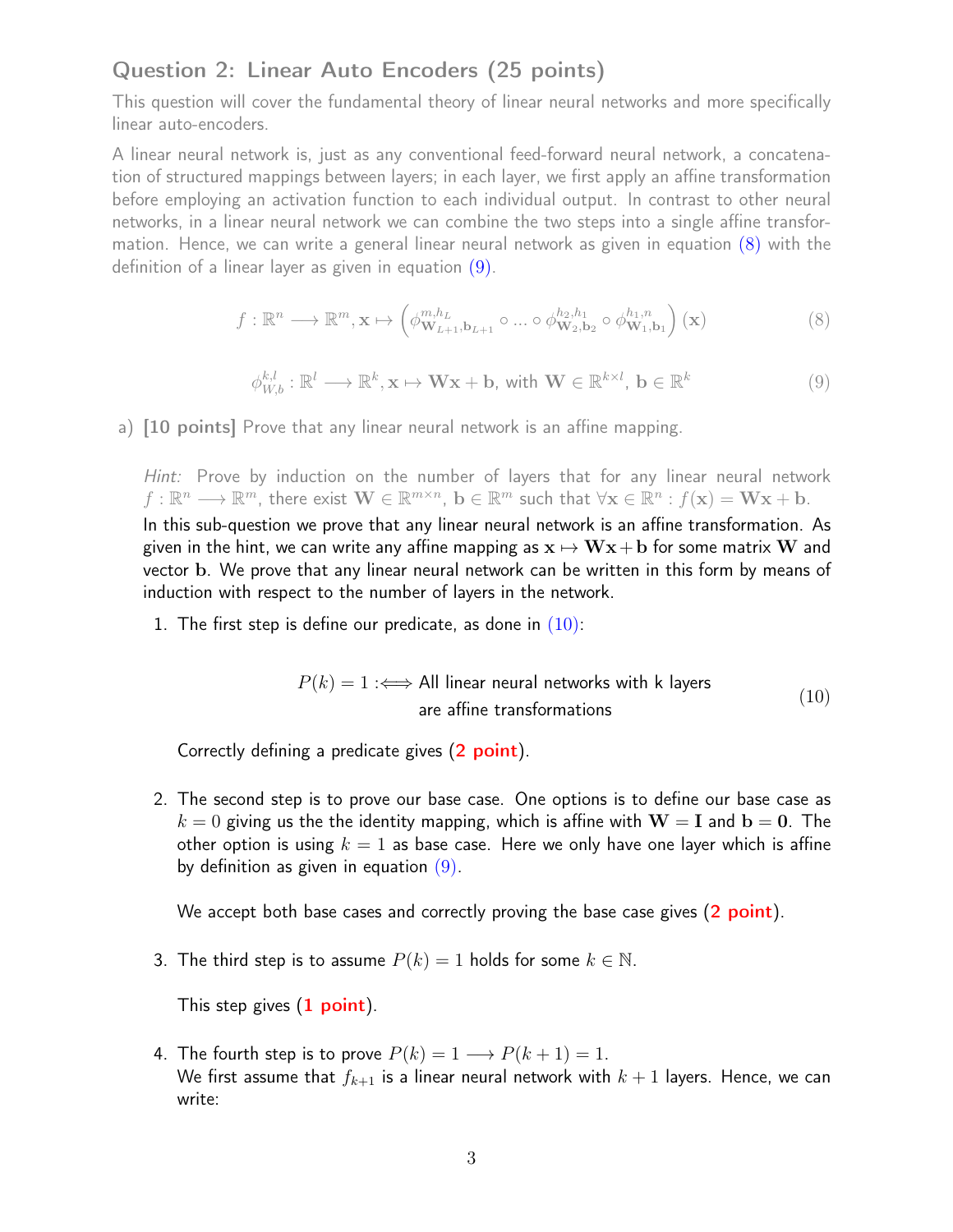$$
f_{k+1}(\mathbf{x}) = \left(\phi_{\mathbf{W}_{k+1},\mathbf{b}_{k+1}}^{h_{k+1},h_k} \circ \phi_{\mathbf{W}_k,\mathbf{b}_k}^{h_k,h_{k-1}} \circ \dots \circ \phi_{\mathbf{W}_1,\mathbf{b}_1}^{h_1,h_0}\right)(\mathbf{x})
$$
  
\n
$$
= \phi_{\mathbf{W}_{k+1},\mathbf{b}_{k+1}}^{h_{k+1},h_k} \left(\left(\phi_{\mathbf{W}_k,\mathbf{b}_k}^{h_k,h_{k-1}} \circ \dots \circ \phi_{\mathbf{W}_1,\mathbf{b}_1}^{h_1,h_0}\right)(\mathbf{x})\right)
$$
  
\n
$$
= \phi_{\mathbf{W}_{k+1},\mathbf{b}_{k+1}}^{h_{k+1},h_k} (f_k(\mathbf{x}))
$$
\n(11)

<span id="page-3-0"></span>We see that  $f_k(\mathbf{x}) := \left( \phi_{\mathbf{W}_k,\mathbf{b}_k}^{h_k,h_{k-1}} \right)$  $\mathbf{W}_k$ , $\mathbf{h}_{k-1}$  o ... o  $\phi_{\mathbf{W}_1,\mathbf{k}}^{h_1,h_0}$  $\mathbf{w}_{1,\mathbf{b}_1}^{h_1,h_0}\Big)$   $(\mathbf{x})$  is a linear neural network with  $k$ layers and is therefore an affine mapping, according to our assumption in the previous step. Hence, we can write  $f_k(\mathbf{x}) = \mathbf{W}\mathbf{x} + \mathbf{b}$ . This then gives:

$$
f_{k+1}(\mathbf{x}) = \phi_{\mathbf{W}_{k+1}, \mathbf{b}_{k+1}}^{h_{k+1}, h_k} (f_k(\mathbf{x}))
$$
  
\n
$$
= \phi_{\mathbf{W}_{k+1}, \mathbf{b}_{k+1}}^{h_{k+1}, h_k} (\tilde{\mathbf{W}} \mathbf{x} + \tilde{\mathbf{b}})
$$
  
\n
$$
= \mathbf{W}_{k+1} (\tilde{\mathbf{W}} \mathbf{x} + \tilde{\mathbf{b}}) + \mathbf{b}_{k+1}
$$
  
\n
$$
= (\mathbf{W}_{k+1} \tilde{\mathbf{W}}) \mathbf{x} + (\mathbf{W}_{k+1} \tilde{\mathbf{b}} + \mathbf{b}_{k+1})
$$
  
\n
$$
= \tilde{\mathbf{W}} \mathbf{x} + \hat{\mathbf{b}}
$$
 (12)

<span id="page-3-1"></span>From equations [\(11\)](#page-3-0) and [\(12\)](#page-3-1), we see that  $f_{k+1}$  has to be an affine transformation. Hence, we have proved  $P(k) = 1 \longrightarrow P(k+1) = 1$ .

This step gives (4 point).

5. The fifth and last step is to state that from the previous steps we can conclude that  $\forall k \in \mathbb{N} : P(k) = 1$ . Hence, all linear neural networks are affine transformations.

The final conclusion gives  $(1$  point).

#### Any correct proof is awarded full points. For questions regarding correctness please contact: jlokna@math.ethz.ch

b) [15 points] In the linear auto-encoder we consider a linear neural network with a single hidden layer of size  $k$ . Let  $\mathbf{X} \in \mathbb{R}^{N \times n}$  be the data matrix with the individual data points as row vectors. Furthermore, we generally have the following decomposition of  $X$ , also known as the SVD-decomposition:

$$
\mathbf{X} = \begin{bmatrix} \mathbf{x}_1^T \\ \dots \\ \mathbf{x}_N^T \end{bmatrix} = \sum_{i=1}^{min\{N,n\}} \sigma_i^2 \mathbf{u}_i \mathbf{v}_i^T
$$
(13)

The  $\sigma$ -values are ordered  $\sigma_1^2\geq\sigma_2^2\geq...\geq\sigma_{min\{N,n\}}^2\geq0$ , and the u- and v-vectors are orthonormal, meaning that  ${\bf u}_i^T{\bf u}_j=\delta_{ij}$  and  ${\bf v}_i^T{\bf v}_j=\delta_{ij}.$  Lastly, we define  ${\bf V}_k:=[{\bf v}_1...{\bf v}_k]$ with  $k \leq min\{N, n\}$ .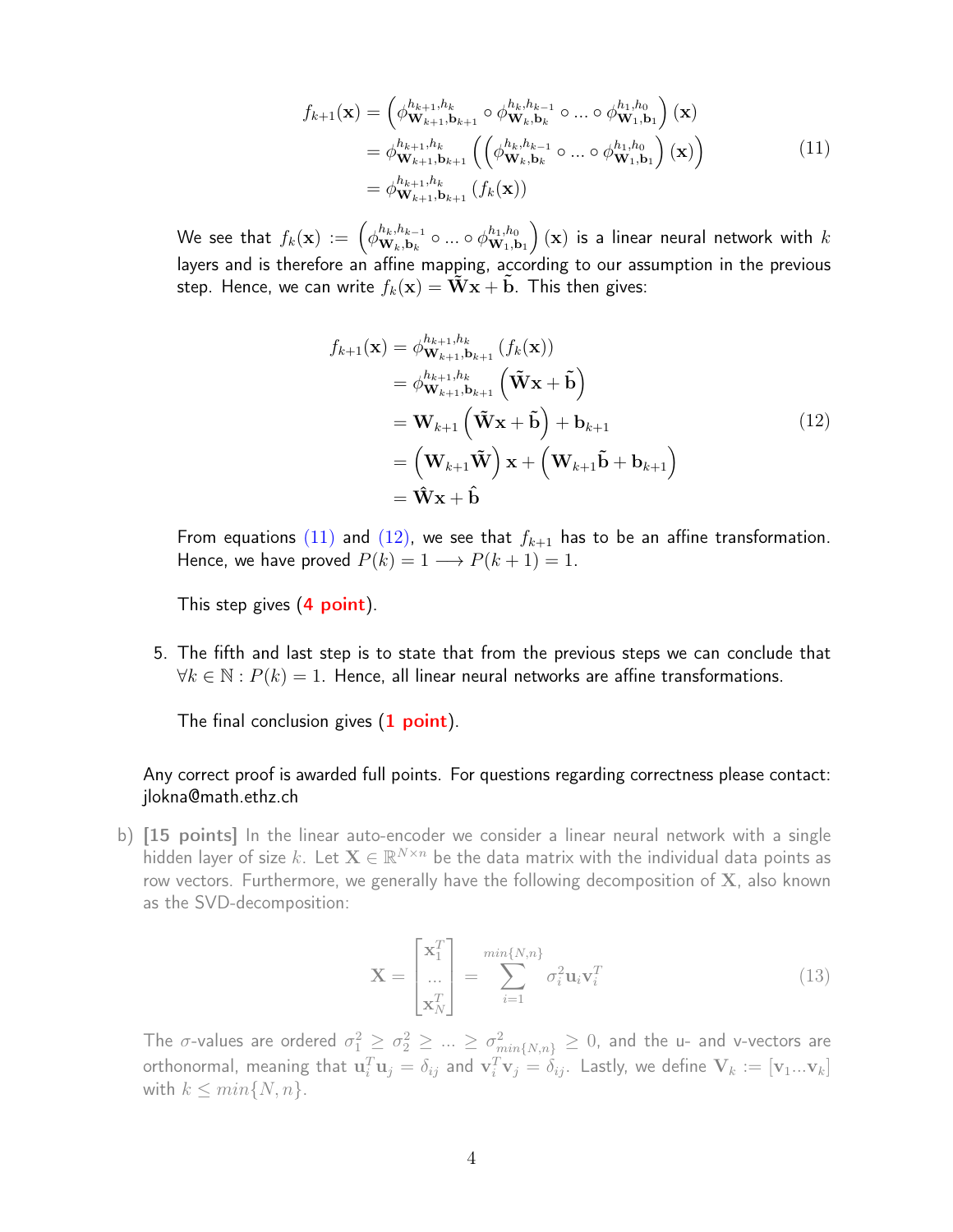Based on these definitions prove that  $(\mathbf V_k, \mathbf V_k^T)$  is an optimizer of the objective of the linear auto-encoder as given in equation  $(14)$ . How does this result relate to the PCA of X?

<span id="page-4-0"></span>
$$
(V_k, V_k^T) \in \underset{U \in \mathbb{R}^{n \times k}, W \in \mathbb{R}^{k \times n}}{\arg \min} \sum_{i=1}^N \left\| \left( \phi_{\mathbf{U},\mathbf{0}}^{n,k} \circ \phi_{\mathbf{W},\mathbf{0}}^{k,n} \right) (\mathbf{x}_i) - \mathbf{x}_i \right\|^2 \tag{14}
$$

Hint: Use the Eckart-Young-Mirsky theorem which states that  $\sum_{i=1}^k \sigma_i^2 \mathbf{u}_i \mathbf{v}_i^T$  is the best rank  $k$  approximation of  $\bf{X}$ . Also, the following identities might prove useful:

- $A \in \mathbb{R}^{m \times n} \to Rank(A) \leq min\{m, n\}$
- $Rank(AB) \le min\{Rank(A), Rank(B)\}$

The first step of the proof is to transform the objective into matrix form:

$$
\sum_{i=1}^{N} \left\| \left( \phi_{\mathbf{U},\mathbf{0}}^{n,k} \circ \phi_{\mathbf{W},\mathbf{0}}^{k,n} \right) (\mathbf{x}_i) - \mathbf{x}_i \right\|_2^2 = \sum_{i=1}^{N} \left\| \mathbf{U} \mathbf{W} \mathbf{x}_i - \mathbf{x}_i \right\|_2^2
$$

$$
= \left\| \mathbf{X} \mathbf{W}^T \mathbf{U}^T - \mathbf{X} \right\|_F^2
$$

$$
= \left\| \tilde{\mathbf{X}}_{\mathbf{k}} - \mathbf{X} \right\|_F^2
$$
(15)

Correctly reforming the objective gives (2 point).

Then, we compute the rank of  $\tilde{\mathbf{X}}_{\mathbf{k}}$ :

$$
Rank(\tilde{\mathbf{X}}_{k}) = Rank(\mathbf{XU}^{T}\mathbf{W}^{T})
$$
  
\n
$$
\leq min\{Rank(X), Rank(U), Rank(W)\}
$$
  
\n
$$
\leq min\{min\{n, N\}, min\{n, k\}, min\{n, k\}\}
$$
  
\n
$$
= min\{n, k, N\} = k
$$
\n(16)

Correctly computing an upper bound on the rank gives  $(1 point)$ .

Secondly, We plug in  $\mathbf{U} = \mathbf{V}_k$  and  $\mathbf{W} = \mathbf{V}_k^T$  and compute the resulting  $\mathbf{\tilde{X}}_{\mathbf{k}}$ :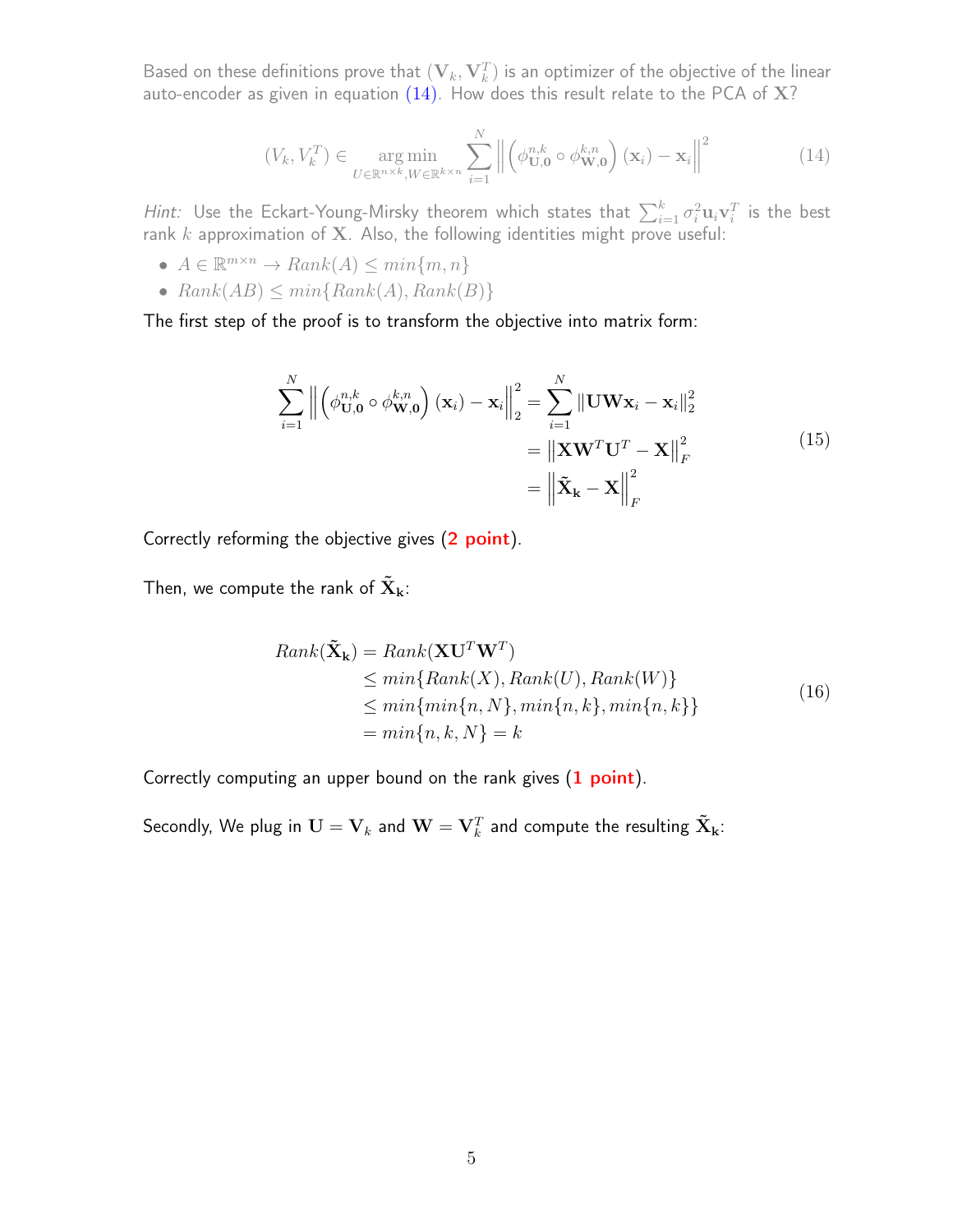$$
\tilde{\mathbf{X}}_{k} = \mathbf{X}\mathbf{W}^{T}\mathbf{U}^{T}
$$
\n
$$
= \mathbf{X}\mathbf{V}_{k}\mathbf{V}_{k}^{T}
$$
\n
$$
= \left(\sum_{i=1}^{min\{N,n\}} \sigma_{i}^{2} \mathbf{u}_{i} \mathbf{v}_{i}^{T}\right) \mathbf{V}_{k}\mathbf{V}_{k}^{T}
$$
\n
$$
= \left(\sum_{i=1}^{min\{N,n\}} \sigma_{i}^{2} \mathbf{u}_{i} (\mathbf{v}_{i}^{T} \mathbf{V}_{k})\right) \mathbf{V}_{k}^{T}
$$
\n
$$
= \left(\sum_{i=1}^{k} \sigma_{i}^{2} \mathbf{u}_{i} \mathbf{e}_{i}^{T}\right) \mathbf{V}_{k}^{T}
$$
\n
$$
= \sum_{i=1}^{k} \sigma_{i}^{2} \mathbf{u}_{i} (\mathbf{e}_{i}^{T} \mathbf{V}_{k}^{T})
$$
\n
$$
= \sum_{i=1}^{k} \sigma_{i}^{2} \mathbf{u}_{i} \mathbf{v}_{i}^{T}
$$
\n(17)

Proving that that using  ${\bf U}={\bf V}_k$  and  ${\bf W}={\bf V}_k^T$ , results in  $\tilde{{\bf X}}_{\bf k}=\sum_{i=1}^k\sigma_i^2{\bf u}_i{\bf v}_i^T$ , gives (4 point).

From the Eckart-Young-Mirsky theorem we know that the best rank- $k$  approximation of  ${\bf X}$  w.r.t. the Frobenius-norm is  $\sum_{i=1}^k \sigma_i^2 {\bf u}_i {\bf v}_i^T$ . Hence, as we know that  $Rank(\tilde{{\bf X}}_{\bf k})=k$ and that using  ${\bf U}={\bf V}_k$  and  ${\bf W}={\bf V}_k^T$ , results in  $\tilde{{\bf X}}_{\bf k}=\sum_{i=1}^k\sigma_i^2{\bf u}_i{\bf v}_i^T$ , we conclude that  $(\mathbf V_k,\mathbf V_k^T)$  is an optimizer of the objective of the linear auto-encoder as given in equation  $(14)$ .

Concluding using the Eckart-Young-Mirsky theorem gives (5 point).

There are several relations to PCA, here we point out a few:

- 1. One relation to PCA is that  $\mathbf{v}_1, ..., \mathbf{v}_k$  are the first k principal components of the data matrix. So a solution to PCA can be directly used to construct optimal weights to the linear auto-encoder.
- 2. Another is that the objective in equation  $(14)$  equals the minimal reconstruction loss if we allow for arbitrary pairs of linear encoding and decoding mappings.
- 3. A third relation is that both can be seen as mapping higher dimensional data onto a lower dimensional space while trying to maintain as much information as possible.

Pointing out one of the relations to PCA gives (3 point).

Any questions regarding correctness of alternative proofs and relations between PCA and linear auto-encoders can be sent to: jlokna@math.ethz.ch